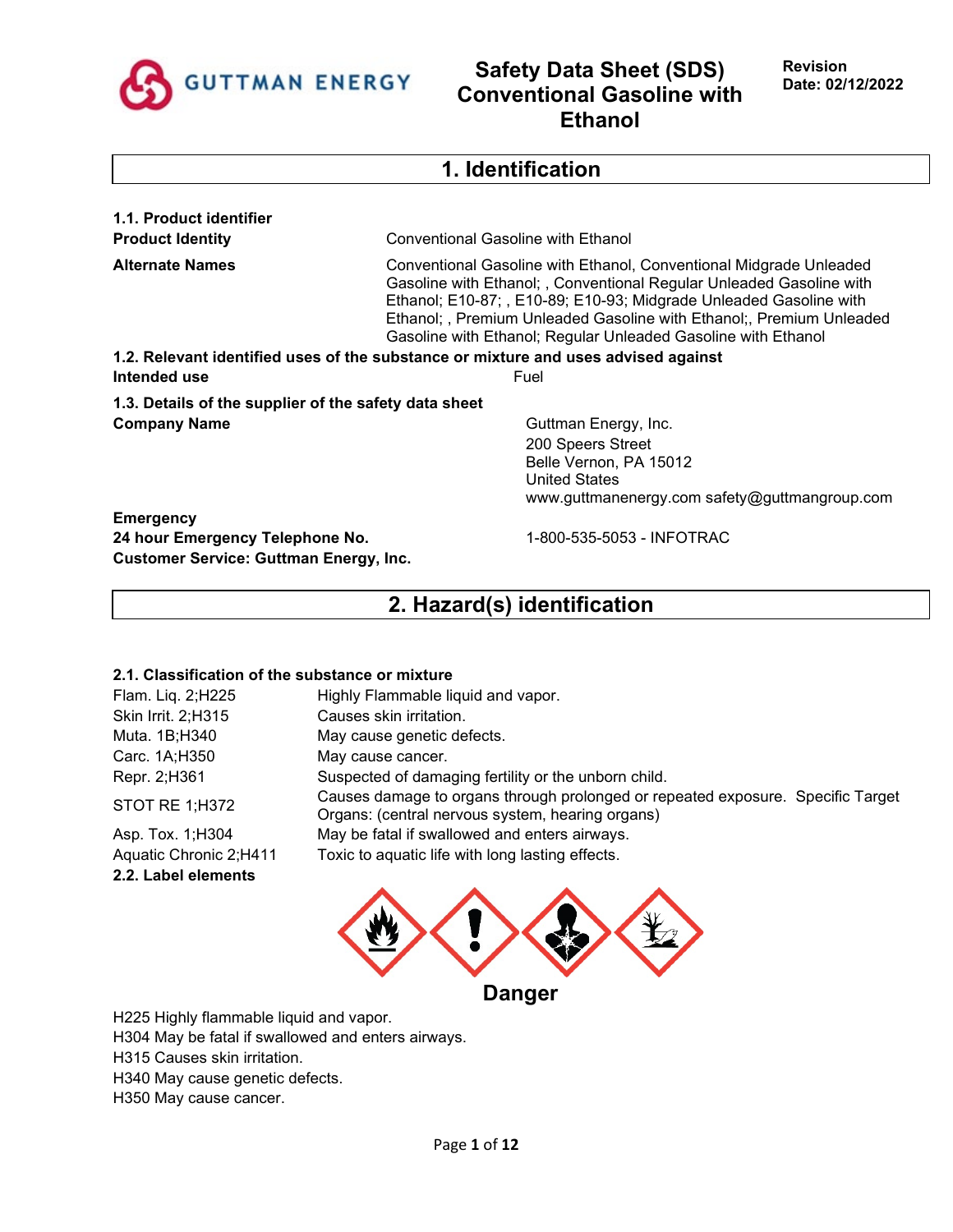

H361 Suspected of damaging fertility or the unborn child.

H372 Causes damage to organs through prolonged or repeated exposure.

H411 Toxic to aquatic life with long lasting effects.

## **[Prevention]**

P201 Obtain special instructions before use.

P202 Do not handle until all safety precautions have been read and understood.

P210 Keep away from heat, sparks, open flames, and other ignition sources - No smoking.

P233 Keep container tightly closed.

P240 Ground, bond container and receiving equipment.

P241 Use explosion-proof electrical, ventilating, light, equipment.

P242 Use only non-sparking tools.

P243 Take precautionary measures against static discharge.

P260 Do not breathe dust, fume, mist, vapors or spray.

P262 Do not get in eyes, on skin, or on clothing.

P264 Wash thoroughly after handling.

P270 Do not eat, drink or smoke when using this product.

P273 Avoid release to the environment.

P280 Wear protective gloves, eye protection, face protection.

### **[Response]**

P301+310 IF SWALLOWED: Immediately call a POISON CENTER, doctor or physician.

P302+352 IF ON SKIN: Wash with plenty of soap and water.

P303+361+353 IF ON SKIN (or hair): Remove, take off immediately all contaminated clothing. Rinse skin with water, shower.

P308+313 IF exposed or concerned: Get medical advice or attention.

P314 Get Medical advice or attention if you feel unwell.

P321 Specific treatment (see information on this label).

P331 Do NOT induce vomiting.

P332+313 IF SKIN IRRITATION OCCURS: Get medical advice or attention.

P362 Take off contaminated clothing and wash before reuse.

P370+378 In case of fire: Use extinguishing media listed in section 5 of SDS for extinction.

P391 Collect spillage.

## **[Storage]**

P403+235 Store in a well ventilated place. Keep cool.

P405 Store locked up.

## **[Disposal]**

P501 Dispose of contents or container in accordance with local and national regulations.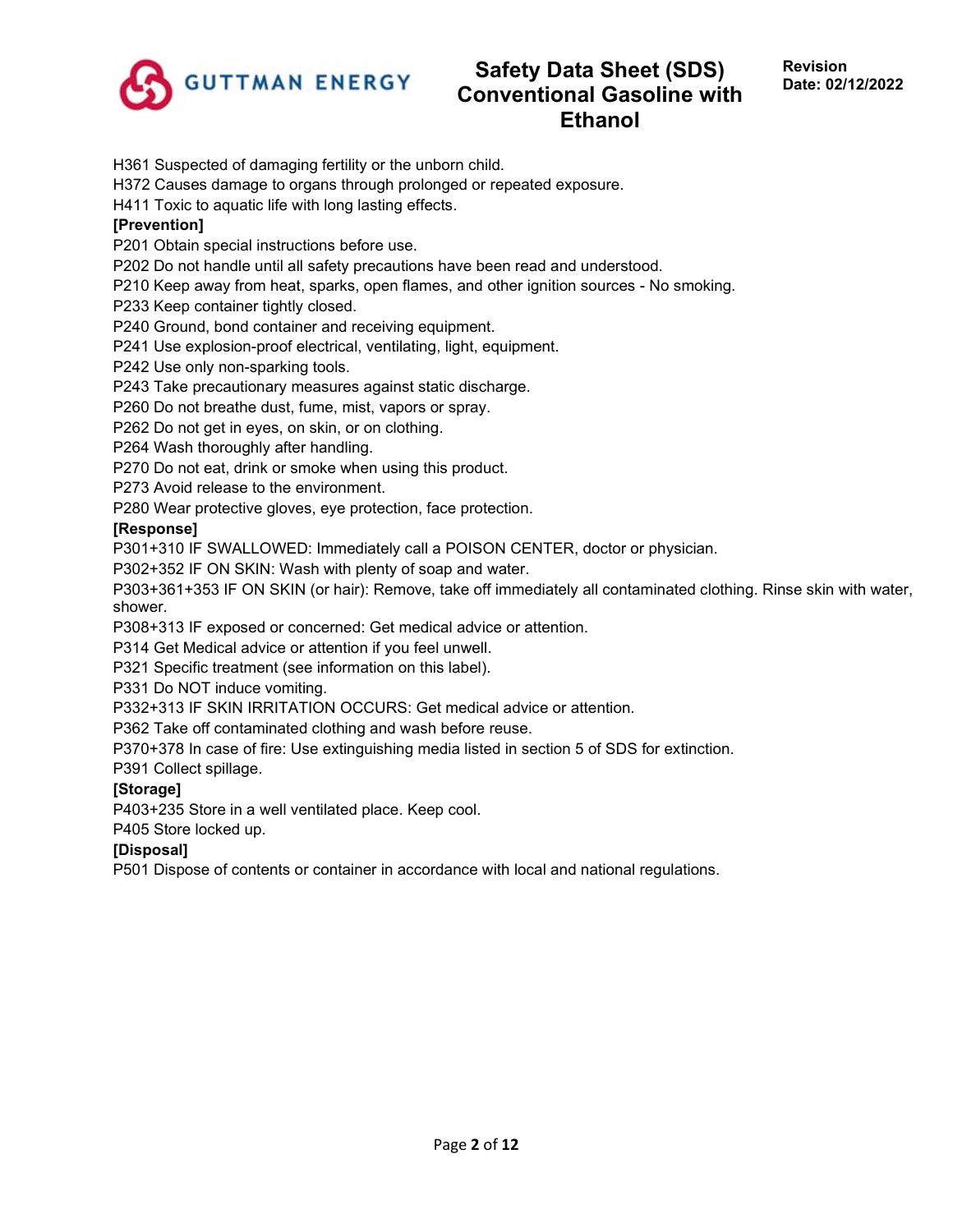

# **3. Composition/information on ingredients**

This product contains the following substances that present a hazard within the meaning of the relevant State and Federal Hazardous Substances regulations.

| <b>Ingredient/Chemical Designations</b>                       | Weight %  | <b>GHS Classification</b>                                                                                                                                     | <b>Notes</b> |
|---------------------------------------------------------------|-----------|---------------------------------------------------------------------------------------------------------------------------------------------------------------|--------------|
| <b>Gasoline</b><br><b>CAS Number:</b><br>0086290-81-5         | $50 - 75$ | Asp. Tox. 1;H304                                                                                                                                              |              |
| <b>Toluene</b><br><b>CAS Number:</b><br>0000108-88-3          | $10 - 25$ | Flam. Lig. 2;H225<br>Repr. 2;H361d<br>Asp. Tox. 1;H304<br><b>STOT RE 2:H373</b><br><b>Skin Irrit. 2:H315</b><br><b>STOT SE 3;H336</b>                         |              |
| <b>Xylene</b><br><b>CAS Number:</b><br>0001330-20-7           | $10 - 25$ | Flam. Liq. 3;H226<br>Acute Tox. 4:H332<br>Acute Tox. 4;H312<br><b>Skin Irrit. 2;H315</b>                                                                      |              |
| <b>Ethanol</b><br><b>CAS Number:</b><br>0000064-17-5          | $5 - 10$  | Flam. Liq. 2;H225                                                                                                                                             |              |
| <b>Benzene</b><br><b>CAS Number:</b><br>0000071-43-2          | $5 - 10$  | Flam. Liq. 2;H225<br>Carc. 1A;H350<br>Muta. 1B;H340<br><b>STOT RE 1:H372</b><br>Asp. Tox. 1;H304<br>Eye Irrit. 2;H319<br><b>Skin Irrit. 2;H315</b>            |              |
| Cyclohexane<br><b>CAS Number:</b><br>0000110-82-7             | $1 - 5$   | Flam. Lig. 2;H225<br>Asp. Tox. 1; H304<br><b>Skin Irrit. 2:H315</b><br><b>STOT SE 3;H336</b><br>Aquatic Acute 1;H400<br><b>Aquatic Chronic 1;H410</b>         |              |
| 1,2,4-trimethyl benzene<br><b>CAS Number:</b><br>0000095-63-6 | $1 - 5$   | Flam. Lig. 3;H226<br>Acute Tox. 4;H332<br>Eye Irrit. 2;H319<br><b>STOT SE 3:H335</b><br><b>Skin Irrit. 2;H315</b><br><b>Aquatic Chronic 2;H411</b>            |              |
| Naphthalene<br><b>CAS Number:</b><br>0000091-20-3             | $1 - 5$   | Carc. 2;H351<br>Acute Tox. 4;H302<br><b>Aquatic Acute 1;H400</b><br><b>Aquatic Chronic 1;H410</b>                                                             |              |
| <b>Ethylbenzene</b><br><b>CAS Number:</b><br>0000100-41-4     | $1 - 5$   | Flam. Liq. 2;H225<br>Acute Tox. 4:H332<br><b>STOT RE 2;H373</b><br>Asp. Tox. 1; H304                                                                          | ----         |
| Hexane<br><b>CAS Number:</b><br>0000110-54-3                  | $1 - 5$   | Flam. Lig. 2;H225<br>Repr. 2;H361f<br>Asp. Tox. 1;H304<br>STOT RE 2;H373 > 5%<br>Skin Irrit. 2:H315<br><b>STOT SE 3;H336</b><br><b>Aquatic Chronic 2:H411</b> |              |

The specific chemical identity and/or exact percentage (concentration) of composition has been withheld as a trade secret. \*PBT/vPvB - PBT-substance or vPvB-substance.

The full texts of the phrases are shown in Section 16.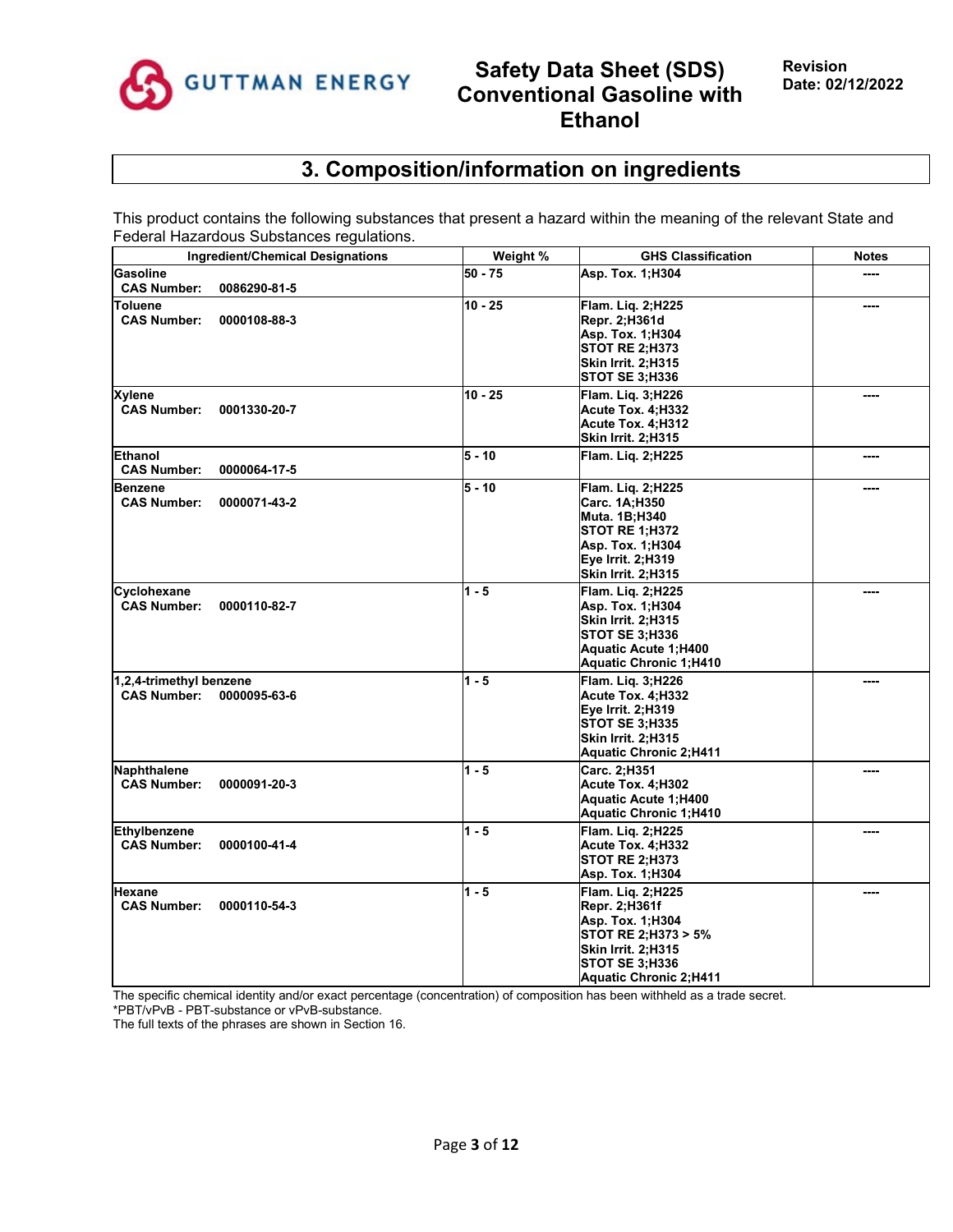

## **Section 4. First aid measures**

| 4.1. Description of first aid measures |                                                                                                                                                                                                                                                                                                                                                                                                                                                                                                               |
|----------------------------------------|---------------------------------------------------------------------------------------------------------------------------------------------------------------------------------------------------------------------------------------------------------------------------------------------------------------------------------------------------------------------------------------------------------------------------------------------------------------------------------------------------------------|
| General                                | In all cases of doubt, or when symptoms persist, seek medical attention.<br>Never give anything by mouth to an unconscious person.                                                                                                                                                                                                                                                                                                                                                                            |
| <b>Inhalation</b>                      | Remove to fresh air, keep patient warm and at rest. If breathing is irregular or stopped, give<br>artificial respiration. If unconscious, place in the recovery position and obtain immediate<br>medical attention. Give nothing by mouth.                                                                                                                                                                                                                                                                    |
| <b>Eyes</b>                            | Irrigate copiously with clean water for at least 15 minutes, holding the eyelids apart and<br>seek medical attention.                                                                                                                                                                                                                                                                                                                                                                                         |
| <b>Skin</b>                            | Remove contaminated clothing. Wash skin thoroughly with soap and water or use a<br>recognized skin cleanser.                                                                                                                                                                                                                                                                                                                                                                                                  |
| Ingestion                              | If swallowed obtain immediate medical attention. Keep at rest. Do NOT induce vomiting.                                                                                                                                                                                                                                                                                                                                                                                                                        |
|                                        | 4.2. Most important symptoms and effects, both acute and delayed                                                                                                                                                                                                                                                                                                                                                                                                                                              |
| Overview                               | Reproductive or genetic defect hazard. Treat symptomatically. Exposure to solvent vapor<br>concentrations from the component solvents in excess of the stated occupational exposure<br>limits may result in adverse health effects such as mucous membrane and respiratory<br>system irritation and adverse effects on the kidneys, liver and central nervous system.<br>Symptoms include headache, nausea, dizziness, fatigue, muscular weakness, drowsiness<br>and in extreme cases, loss of consciousness. |
|                                        | Repeated or prolonged contact with the preparation may cause removal of natural fat from<br>the skin resulting in dryness, irritation and possible non-allergic contact dermatitis. Solvents<br>may also be absorbed through the skin. Splashes of liquid in the eyes may cause irritation<br>and soreness with possible reversible damage. Check section 2.2 (GHS Label Elements) for<br>further details.                                                                                                    |
| <b>Skin</b>                            | Causes skin irritation.                                                                                                                                                                                                                                                                                                                                                                                                                                                                                       |

## **Section 5. Fire-fighting measures**

### **5.1. Extinguishing media**

Suitable Extinguishing Media • CAUTION: For mixtures containing a high percentage of an alcohol or polar solvent, alcohol-resistant foam may be more effective.

SMALL FIRES: Dry chemical, CO2, water spray or alcohol-resistant foam. LARGE FIRES: Water spray, fog or alcohol-resistant foam.

Unsuitable Extinguishing Media • Avoid using direct water stream.

### **5.2. Special hazards arising from the substance or mixture**

Hazardous decomposition: High temperatures and fires may produce such toxic substances as carbon monoxide and carbon dioxide.

Keep away from heat, sparks, open flames, and other ignition sources - No smoking.

Keep container tightly closed.

Ground, bond container and receiving equipment.

Use explosion-proof electrical, ventilating, light, equipment.

Use only non-sparking tools.

Take precautionary measures against static discharge.

Do not breathe dust, fume, mist, vapors or spray.

Do not get in eyes, on skin, or on clothing.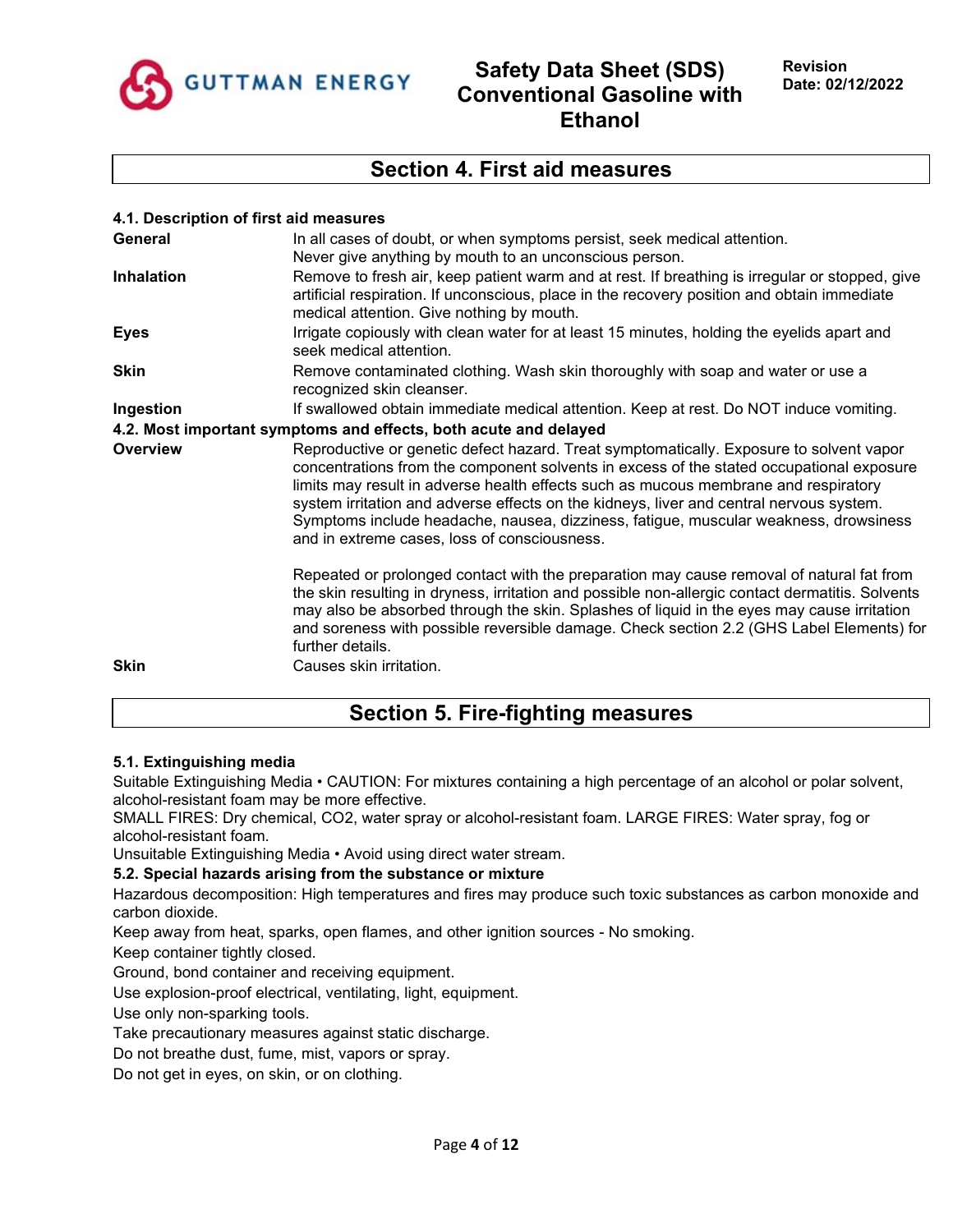

## **5.3. Advice for fire-fighters**

As with all fires, wear positive pressure, self-contained breathing apparatus, (SCBA) with a full face piece and protective clothing. Persons without respiratory protection should leave area. Wear SCBA during clean-up immediately after fire. No smoking.

HIGHLY FLAMMABLE: Will be easily ignited by heat, sparks or flames. Containers may explode when heated. Many liquids are lighter than water. Vapors may form explosive mixtures with air. Most vapors are heavier than air. They will spread along ground and collect in low or confined areas (sewers, basements, tanks). Vapors may travel to source of ignition and flash back. Vapor explosion hazard indoors, outdoors or in sewers. Runoff to sewer may create fire or explosion hazard.

Move containers from fire area if you can do it without risk. Wear positive pressure self-contained breathing apparatus (SCBA). Structural firefighters' protective clothing provides limited protection in fire situations ONLY; it is not effective in spill situations where direct contact with the substance is possible. Wear chemical protective clothing that is specifically recommended by the manufacturer. It may provide little or no thermal protection.

## **ERG Guide No.** 128

# **Section 6. Accidental release measures**

## **6.1. Personal precautions, protective equipment and emergency procedures**

Put on appropriate personal protective equipment (see section 8).

### **6.2. Environmental precautions**

Do not allow spills to enter drains or waterways.

Use good personal hygiene practices. Wash hands before eating, drinking, smoking or using toilet. Promptly remove soiled clothing and wash thoroughly before reuse.

### **6.3. Methods and material for containment and cleaning up**

Stop leak if you can do it without risk. Absorb or cover with dry earth, sand or other non-combustible material and transfer to containers. Use clean non-sparking tools to collect absorbed material. A vapor suppressing foam may be used to reduce vapors. All equipment used when handling the product must be grounded.

LARGE SPILLS: Dike far ahead of spill for later disposal.

LARGE SPILLS: Water spray may reduce vapor; but may not prevent ignition in closed spaces.

## **Section 7. Handling and storage**

### **7.1. Precautions for safe handling**

Handle containers carefully to prevent damage and spillage.

Keep away from heat, sparks, and flame. Do not use sparking tools. Take precautionary measures against static charges. All equipment used when handling the product must be grounded. Do not breathe mist, vapors and/or spray. Avoid contact with skin, eyes or clothing. Wear appropriate personal protective equipment, avoid direct contact. Wash thoroughly with soap and water after handling and before eating, drinking, or using tobacco..

Check section 2.2 (GHS Label Elements) for further details. - [Prevention]

## **7.2. Conditions for safe storage, including any incompatibilities**

Store in a tightly closed container. Store in a cool/low-temperature, well-ventilated place.

Incompatible materials: Strong oxidizing agents and acids.

Check section 2.2 (GHS Label Elements) for further details. - [Storage]

### **7.3. Specific end use(s)**

No data available.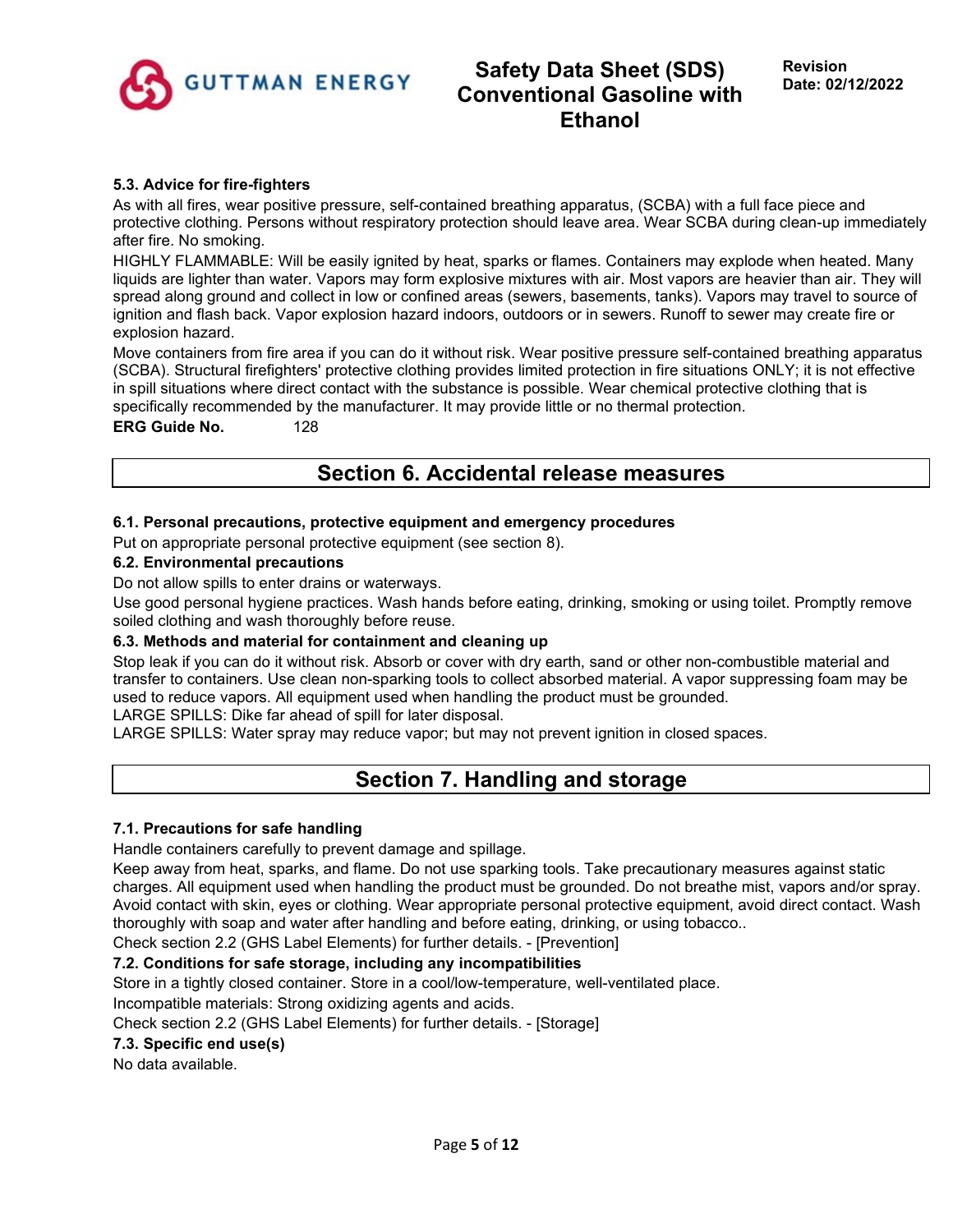

# **Section 8. Exposure controls / personal protection**

## **8.1. Control parameters**

|              | <b>Exposure</b>         |               |                                                                               |  |  |  |
|--------------|-------------------------|---------------|-------------------------------------------------------------------------------|--|--|--|
| CAS No.      | Ingredient              | <b>Source</b> | Value                                                                         |  |  |  |
| 0000064-17-5 | Ethanol                 | <b>OSHA</b>   | TWA 1000 ppm (1900 mg/m3)                                                     |  |  |  |
|              |                         | <b>ACGIH</b>  | No Established Limit 1000 ppm STEL                                            |  |  |  |
|              |                         | <b>NIOSH</b>  | TWA 1000 ppm (1900 mg/m3)                                                     |  |  |  |
| 0000071-43-2 | Benzene                 | <b>OSHA</b>   | [1910.1028] TWA 1 ppm STEL 5 ppm                                              |  |  |  |
|              |                         | <b>ACGIH</b>  | TWA: 0.5 ppm STEL: 2.5 ppm                                                    |  |  |  |
|              |                         | <b>NIOSH</b>  | TWA 0.1 ppm STEL: 1 ppm                                                       |  |  |  |
| 0000091-20-3 | Naphthalene             | <b>OSHA</b>   | TWA 10 ppm (50 mg/m3) STEL 15 ppm                                             |  |  |  |
|              |                         | <b>ACGIH</b>  | TWA: 10 ppm STEL: 15 ppm                                                      |  |  |  |
|              |                         | <b>NIOSH</b>  | TWA 10 ppm (50 mg/m3) STEL: 15 ppm (75 mg/m3)                                 |  |  |  |
| 0000095-63-6 | 1,2,4-trimethyl benzene | <b>OSHA</b>   | No Established Limit                                                          |  |  |  |
|              |                         | <b>ACGIH</b>  | No Established Limit                                                          |  |  |  |
|              |                         | <b>NIOSH</b>  | TWA 25 ppm (125 mg/m3)                                                        |  |  |  |
| 0000100-41-4 | Ethylbenzene            | <b>OSHA</b>   | TWA 100 ppm (435 mg/m3) STEL 125 ppm                                          |  |  |  |
|              |                         | <b>ACGIH</b>  | TWA: 20 ppm                                                                   |  |  |  |
|              |                         | <b>NIOSH</b>  | TWA 100 ppm (435 mg/m3) STEL: 125 ppm (545 mg/m3)                             |  |  |  |
| 0000108-88-3 | Toluene                 | <b>OSHA</b>   | TWA (OSHA) 200 ppm C 300 ppm 500 ppm (10-minute maximum<br>peak) STEL 150 ppm |  |  |  |
|              |                         | <b>ACGIH</b>  | TWA: 20 ppm                                                                   |  |  |  |
|              |                         | <b>NIOSH</b>  | TWA 100 ppm (375 mg/m3) STEL: 150 ppm (560 mg/m3)                             |  |  |  |
| 0000110-54-3 | Hexane                  | <b>OSHA</b>   | TWA 500 ppm (1800 mg/m3)                                                      |  |  |  |
|              |                         | <b>ACGIH</b>  | TWA: 20 ppm                                                                   |  |  |  |
|              |                         | <b>NIOSH</b>  | TWA 50 ppm (180 mg/m3)                                                        |  |  |  |
| 0000110-82-7 | Cyclohexane             | <b>OSHA</b>   | TWA 300 ppm (1050 mg/m3)                                                      |  |  |  |
|              |                         | <b>ACGIH</b>  | <b>TWA: 100 ppm</b>                                                           |  |  |  |
|              |                         | <b>NIOSH</b>  | TWA 300 ppm (1050 mg/m3)                                                      |  |  |  |
| 0001330-20-7 | Xylene                  | <b>OSHA</b>   | No Established Limit STEL 150 ppm                                             |  |  |  |
|              |                         | <b>ACGIH</b>  | TWA: 100 ppm STEL: 150 ppm                                                    |  |  |  |
|              |                         | <b>NIOSH</b>  | No Established Limit                                                          |  |  |  |
| 0086290-81-5 | Gasoline                | <b>OSHA</b>   | No Established Limit                                                          |  |  |  |
|              |                         | <b>ACGIH</b>  | TWA: 300 ppm STEL: 500 ppm                                                    |  |  |  |
|              |                         | <b>NIOSH</b>  | No Established Limit                                                          |  |  |  |

| 8.2. Exposure controls                                      |                                                                                                                                                                                                                                                                                                                                        |  |  |  |
|-------------------------------------------------------------|----------------------------------------------------------------------------------------------------------------------------------------------------------------------------------------------------------------------------------------------------------------------------------------------------------------------------------------|--|--|--|
| <b>Respiratory</b>                                          | If workers are exposed to concentrations above the exposure limit they must use the<br>appropriate, certified respirators.                                                                                                                                                                                                             |  |  |  |
| <b>Eyes</b>                                                 | Protective safety glasses recommended                                                                                                                                                                                                                                                                                                  |  |  |  |
| <b>Skin</b>                                                 | Wear PVC or rubber gloves to keep skin contact to a minimum. Refer to the manufacturer's<br>recommendations regarding the suitability of any gloves used.                                                                                                                                                                              |  |  |  |
| <b>Engineering Controls</b>                                 | Provide adequate ventilation. Where reasonably practicable this should be achieved by the<br>use of local exhaust ventilation and good general extraction. If these are not sufficient to<br>maintain concentrations of particulates and any vapor below occupational exposure limits<br>suitable respiratory protection must be worn. |  |  |  |
| <b>Other Work Practices</b>                                 | Use good personal hygiene practices. Wash hands before eating, drinking, smoking or<br>using toilet. Promptly remove soiled clothing and wash thoroughly before reuse.                                                                                                                                                                 |  |  |  |
| Check section 2.2 (GHS Label Elements) for further details. |                                                                                                                                                                                                                                                                                                                                        |  |  |  |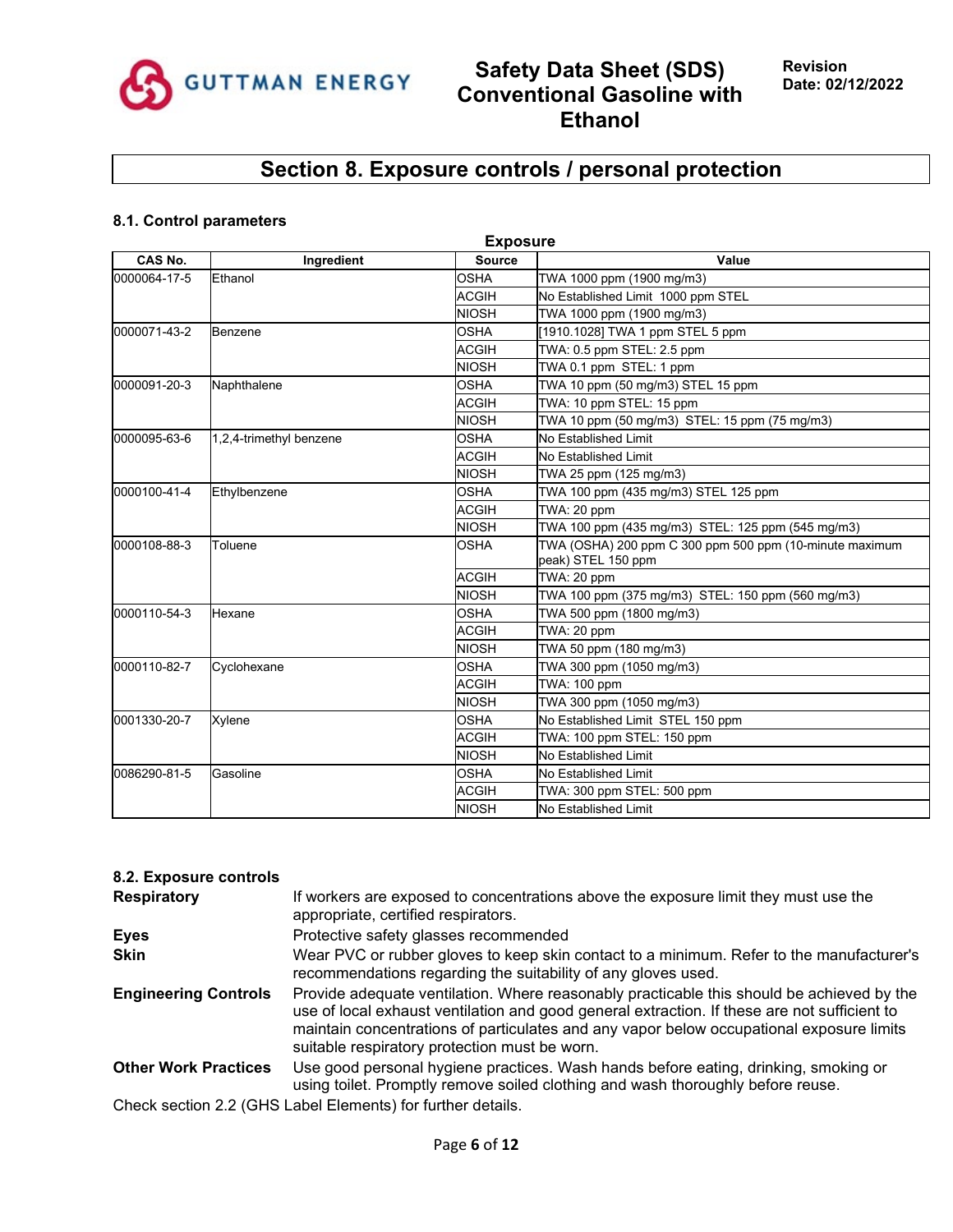

## **Section 9. Physical and chemical properties**

**9.1. Information on basic physical and chemical properties Appearance** Color: Clear or colored Physical State: Liquid **Odor** Strong hydrocarbon odor. **Odor threshold Not determined Not determined pH bH Not Measured Melting point / freezing point** Not Measured **Initial boiling point and boiling range 70 to 437 °F (21.1111 to 225 °C) Evaporation rate (Ether = 1)** Not Measured **Flammability (solid, gas)** Not Applicable **Upper/lower flammability or explosive limits Lower Explosive Limit:** 1.4 %

**Vapor pressure (Pa)** Not Measured **Vapor Density** 3 to 4 Air=1 **Relative Density Contract 2.000 Maters 2.000 Maters 2.000 Maters 2.000 Maters 2.000 Maters 2.000 Maters 2.000 Maters 2.000 Maters 2.000 Maters 2.000 Maters 2.000 Maters 2.000 Maters 2.000 Maters 2.000 Maters 2.000 Mater Solubility in Water** Soluble 0 to 1 % Partition coefficient n-octanol/water (Log Kow) Not Measured **Auto-ignition temperature** Not Measured **Decomposition temperature** Not Measured **Viscosity (cSt)** Not Measured **Volatility/Vol (%)** 100 % **Volatile by Weight** 100 % **9.2. Other information** No other relevant information.

**Flash Point Flash Point -50** °F(-45.5556 °C) PMCC (Pensky-Martins Closed Cup) **Upper Explosive Limit:** 7.6 %

## **Section 10. Stability and reactivity**

**10.1. Reactivity**

Hazardous Polymerization will not occur. **10.2. Chemical stability** Stable under normal circumstances. **10.3. Possibility of hazardous reactions** No data available. **10.4. Conditions to avoid** Excessive heat and open flame. **10.5. Incompatible materials** Strong oxidizing agents and acids. **10.6. Hazardous decomposition products**

High temperatures and fires may produce such toxic substances as carbon monoxide and carbon dioxide.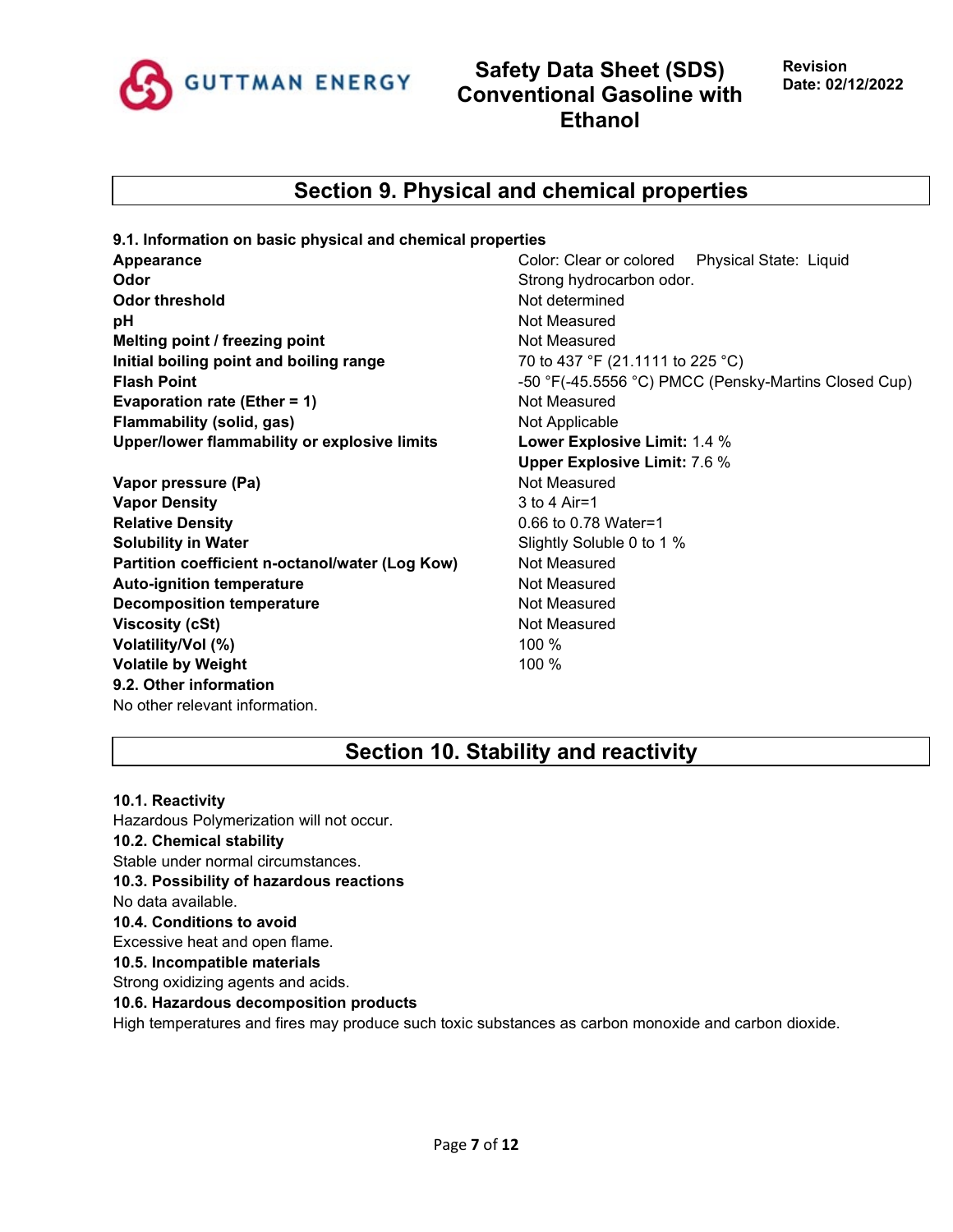

# **Section 11. Toxicological information**

### **Acute toxicity**

Exposure to solvent vapor concentrations from the component solvents in excess of the stated occupational exposure limits may result in adverse health effects such as mucous membrane and respiratory system irritation and adverse effects on the kidneys, liver and central nervous system. Symptoms include headache, nausea, dizziness, fatigue, muscular weakness, drowsiness and in extreme cases, loss of consciousness.

Repeated or prolonged contact with the preparation may cause removal of natural fat from the skin resulting in dryness, irritation and possible non-allergic contact dermatitis. Solvents may also be absorbed through the skin. Splashes of liquid in the eyes may cause irritation and soreness with possible reversible damage.

Note: When no route specific LD50 data is available for an acute toxin, the converted acute toxicity point estimate was used in the calculation of the product's ATE (Acute Toxicity Estimate).

| Ingredient                          | Oral LD50.<br>mg/kg               | Skin LD50.<br>mg/kg                        | Inhalation<br>Vapor LC50,<br>mg/L/4hr | Inhalation<br>Dust/Mist LC50.<br>mg/L/4hr | Inhalation<br>Gas LC50,<br>ppm   |
|-------------------------------------|-----------------------------------|--------------------------------------------|---------------------------------------|-------------------------------------------|----------------------------------|
| Gasoline - (86290-81-5)             | >10,000.00, Rat<br>Category: NA   | No data<br>available                       | No data<br>available                  | No data<br>available                      | No data<br>available             |
| Toluene - (108-88-3)                | 5,580.00, Rat -<br>Category: NA   | $> 5.000.00$ .<br>Rabbit -<br>Category: NA | No data<br>available                  | No data<br>available                      | No data<br>available             |
| Xylene - (1330-20-7)                | 4,299.00, Rat -<br>Category: 5    | 1,548.00, Rabbit<br>- Category: 4          | No data<br>available                  | No data<br>available                      | 5,000.00, Rat -<br>Category: 4   |
| Ethanol - (64-17-5)                 | 10,470.00, Rat -<br>Category: NA  | 17.100.00.<br>Rabbit -<br>Category: NA     | 124.70. Rat -<br>Category: NA         | No data<br>available                      | No data<br>available             |
| Benzene - (71-43-2)                 | 2,990.00, Rat -<br>Category: 5    | 8,263.00, Rabbit<br>Category: NA           | 44.70. Rat -<br>Category: NA          | No data<br>available                      | No data<br>available             |
| Cyclohexane - (110-82-7)            | > 5,000.00, Rat -<br>Category: NA | $>2,000.00$ ,<br>Rabbit -<br>Category: 5   | No data<br>available                  | No data<br>available                      | No data<br>available             |
| 1,2,4-trimethyl benzene - (95-63-6) | 3,400.00, Rat -<br>Category: 5    | 3,160.00, Rabbit<br>- Category: 5          | 18.00, Rat -<br>Category: 4           | No data<br>available                      | No data<br>available             |
| Naphthalene - (91-20-3)             | 490.00. Rat -<br>Category: 4      | 20.000.00.<br>Rabbit -<br>Category: NA     | No data<br>available                  | No data<br>available                      | No data<br>available             |
| Ethylbenzene - (100-41-4)           | 3,500.00, Rat -<br>Category: 5    | 15.433.00.<br>Rabbit -<br>Category: NA     | 17.20, Rat -<br>Category: 4           | No data<br>available                      | 4,000.00, Rat -<br>Category: NA  |
| Hexane - (110-54-3)                 | 25,000.00, Rat -<br>Category: NA  | 3.000.00. Rabbit<br>- Category: 5          | No data<br>available                  | No data<br>available                      | 48,000.00, Rat -<br>Category: NA |

#### **Carcinogen Data**

| CAS No.                 | Ingredient                        | <b>Source</b>   | Value                                                               |
|-------------------------|-----------------------------------|-----------------|---------------------------------------------------------------------|
| 0000064-17-5<br>Ethanol |                                   | <b>OSHA</b>     | Regulated Carcinogen: No:                                           |
|                         |                                   | <b>NTP</b>      | Known: No: Suspected: No:                                           |
|                         |                                   | <b>IARC</b>     | Group 1: Yes: Group 2a: No: Group 2b: No: Group 3: No: Group 4: No: |
|                         |                                   | <b>ACGIH A3</b> |                                                                     |
| 0000071-43-2            | OSHA<br>Benzene<br><b>NTP</b>     |                 | Regulated Carcinogen: Yes:                                          |
|                         |                                   |                 | Known: Yes: Suspected: No:                                          |
|                         |                                   | <b>IARC</b>     | Group 1: Yes; Group 2a: No; Group 2b: No; Group 3: No; Group 4: No; |
|                         |                                   | <b>ACGIH A1</b> |                                                                     |
| 0000091-20-3            | Naphthalene<br>OSHA<br><b>NTP</b> |                 | Regulated Carcinogen: No;                                           |
|                         |                                   |                 | Known: No: Suspected: Yes:                                          |
|                         |                                   | <b>IARC</b>     | Group 1: No: Group 2a: No: Group 2b: Yes: Group 3: No: Group 4: No: |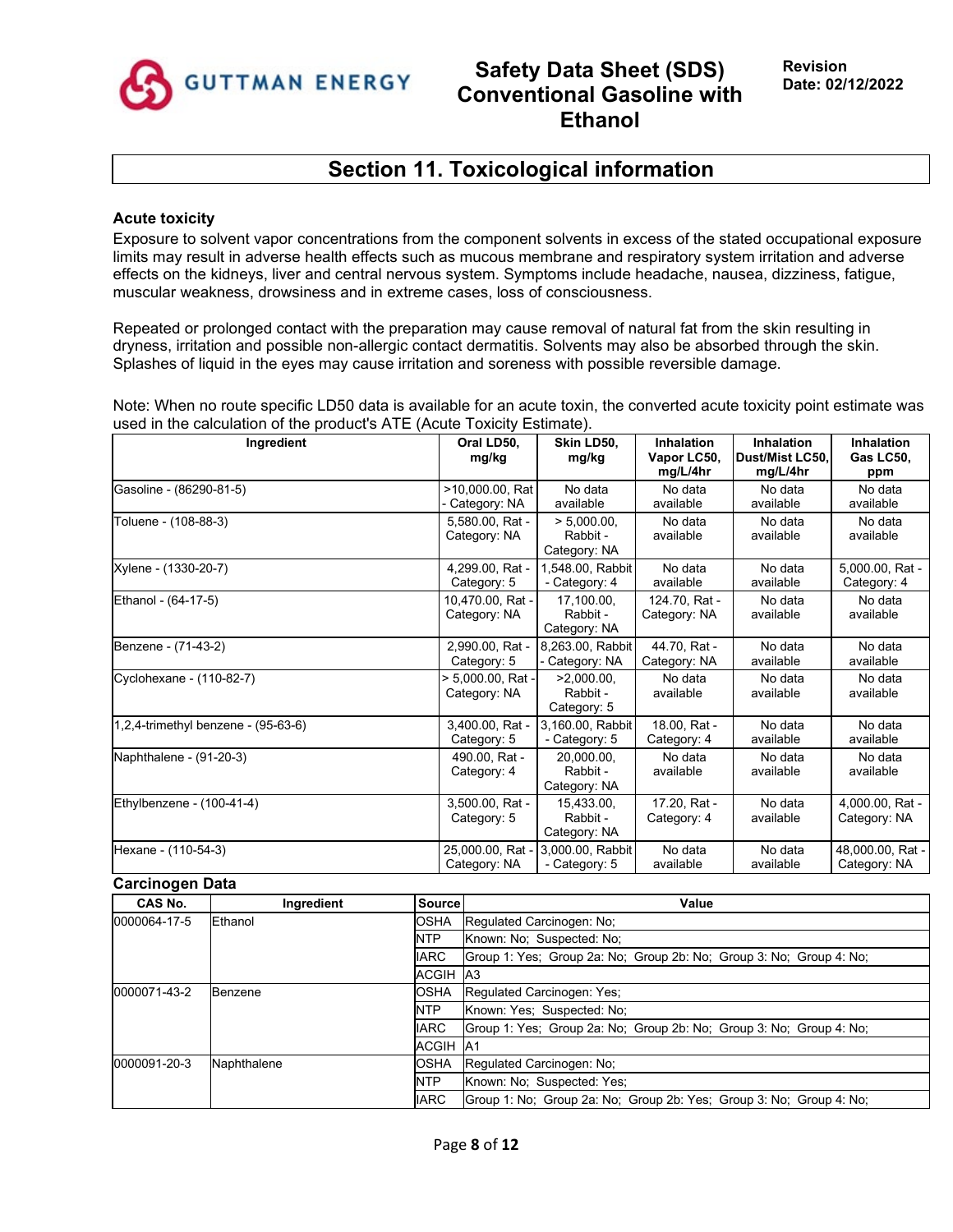

|                             |                               | ACGIH A3                  |                                                                                            |                                                                                                 |  |  |
|-----------------------------|-------------------------------|---------------------------|--------------------------------------------------------------------------------------------|-------------------------------------------------------------------------------------------------|--|--|
| 0000095-63-6                | 1,2,4-trimethyl benzene       | <b>OSHA</b>               |                                                                                            | Regulated Carcinogen: No;                                                                       |  |  |
|                             |                               | <b>NTP</b>                | Known: No; Suspected: No;                                                                  |                                                                                                 |  |  |
|                             |                               | <b>IARC</b>               | Group 1: No; Group 2a: No; Group 2b: No; Group 3: No; Group 4: No;<br>No Established Limit |                                                                                                 |  |  |
| 0000100-41-4                | <b>ACGIH</b><br><b>OSHA</b>   |                           |                                                                                            |                                                                                                 |  |  |
|                             | Ethylbenzene                  | <b>NTP</b>                |                                                                                            | Regulated Carcinogen: No;<br>Known: No; Suspected: No;                                          |  |  |
|                             |                               | <b>IARC</b>               |                                                                                            | Group 1: No; Group 2a: No; Group 2b: Yes; Group 3: No; Group 4: No;                             |  |  |
|                             |                               | <b>ACGIH</b>              | A3                                                                                         |                                                                                                 |  |  |
| 0000108-88-3                | Toluene                       | <b>OSHA</b>               | Regulated Carcinogen: No;                                                                  |                                                                                                 |  |  |
|                             |                               | <b>NTP</b>                |                                                                                            | Known: No; Suspected: No;                                                                       |  |  |
|                             |                               | <b>IARC</b>               |                                                                                            | Group 1: No; Group 2a: No; Group 2b: No; Group 3: Yes; Group 4: No;                             |  |  |
|                             |                               | <b>ACGIH</b>              | A4                                                                                         |                                                                                                 |  |  |
| 0000110-54-3                | Hexane                        | <b>OSHA</b>               |                                                                                            | Regulated Carcinogen: No;                                                                       |  |  |
|                             |                               | <b>NTP</b>                |                                                                                            | Known: No; Suspected: No;                                                                       |  |  |
|                             |                               | <b>IARC</b>               |                                                                                            | Group 1: No; Group 2a: No; Group 2b: No; Group 3: No; Group 4: No;                              |  |  |
|                             |                               | <b>ACGIH</b>              | No Established Limit                                                                       |                                                                                                 |  |  |
| 0000110-82-7                | Cyclohexane                   | <b>OSHA</b>               |                                                                                            | Regulated Carcinogen: No;                                                                       |  |  |
|                             |                               | <b>NTP</b><br><b>IARC</b> |                                                                                            | Known: No; Suspected: No;<br>Group 1: No; Group 2a: No; Group 2b: No; Group 3: No; Group 4: No; |  |  |
|                             |                               | <b>ACGIH</b>              | No Established Limit                                                                       |                                                                                                 |  |  |
| 0001330-20-7                | Xylene                        | <b>OSHA</b>               | Regulated Carcinogen: No;                                                                  |                                                                                                 |  |  |
|                             |                               | <b>NTP</b>                | Known: No; Suspected: No;                                                                  |                                                                                                 |  |  |
|                             |                               | <b>IARC</b>               | Group 1: No; Group 2a: No; Group 2b: No; Group 3: Yes; Group 4: No;                        |                                                                                                 |  |  |
|                             |                               | <b>ACGIH</b>              | A4                                                                                         |                                                                                                 |  |  |
| 0086290-81-5                | Gasoline                      | <b>OSHA</b>               |                                                                                            | Regulated Carcinogen: No;                                                                       |  |  |
|                             |                               | <b>NTP</b>                |                                                                                            | Known: No; Suspected: No;                                                                       |  |  |
|                             |                               | <b>IARC</b>               |                                                                                            | Group 1: No; Group 2a: No; Group 2b: Yes; Group 3: No; Group 4: No;                             |  |  |
|                             |                               | ACGIH                     | A <sub>3</sub>                                                                             |                                                                                                 |  |  |
| <b>Classification</b>       |                               |                           | Category                                                                                   | <b>Hazard Description</b>                                                                       |  |  |
| Acute toxicity (oral)       |                               |                           | ---                                                                                        | Not Applicable                                                                                  |  |  |
| Acute toxicity (dermal)     |                               |                           | ---                                                                                        | Not Applicable                                                                                  |  |  |
| Acute toxicity (inhalation) |                               |                           | ---                                                                                        | Not Applicable                                                                                  |  |  |
| Skin corrosion/irritation   |                               |                           | 2                                                                                          | Causes skin irritation.                                                                         |  |  |
|                             | Serious eye damage/irritation |                           | ---                                                                                        | Not Applicable                                                                                  |  |  |
| Respiratory sensitization   |                               |                           | ---                                                                                        | Not Applicable                                                                                  |  |  |
| Skin sensitization          |                               |                           | ---                                                                                        | <b>Not Applicable</b>                                                                           |  |  |
| Germ cell mutagenicity      |                               |                           | 1B                                                                                         | May cause genetic defects.                                                                      |  |  |
| Carcinogenicity             |                               |                           | 1A                                                                                         | May cause cancer.                                                                               |  |  |
| Reproductive toxicity       |                               |                           | $\overline{2}$                                                                             | Suspected of damaging fertility or the unborn child.                                            |  |  |
| STOT-single exposure        |                               |                           | ---                                                                                        | Not Applicable                                                                                  |  |  |
| STOT-repeated exposure      |                               |                           | 1                                                                                          | Causes damage to organs through prolonged or<br>repeated exposure.                              |  |  |
| Aspiration hazard           |                               |                           | ---                                                                                        | Not Applicable                                                                                  |  |  |
|                             |                               |                           |                                                                                            |                                                                                                 |  |  |

# **Section 12. Ecological information**

## **12.1. Toxicity**

Toxic to aquatic life with long lasting effects.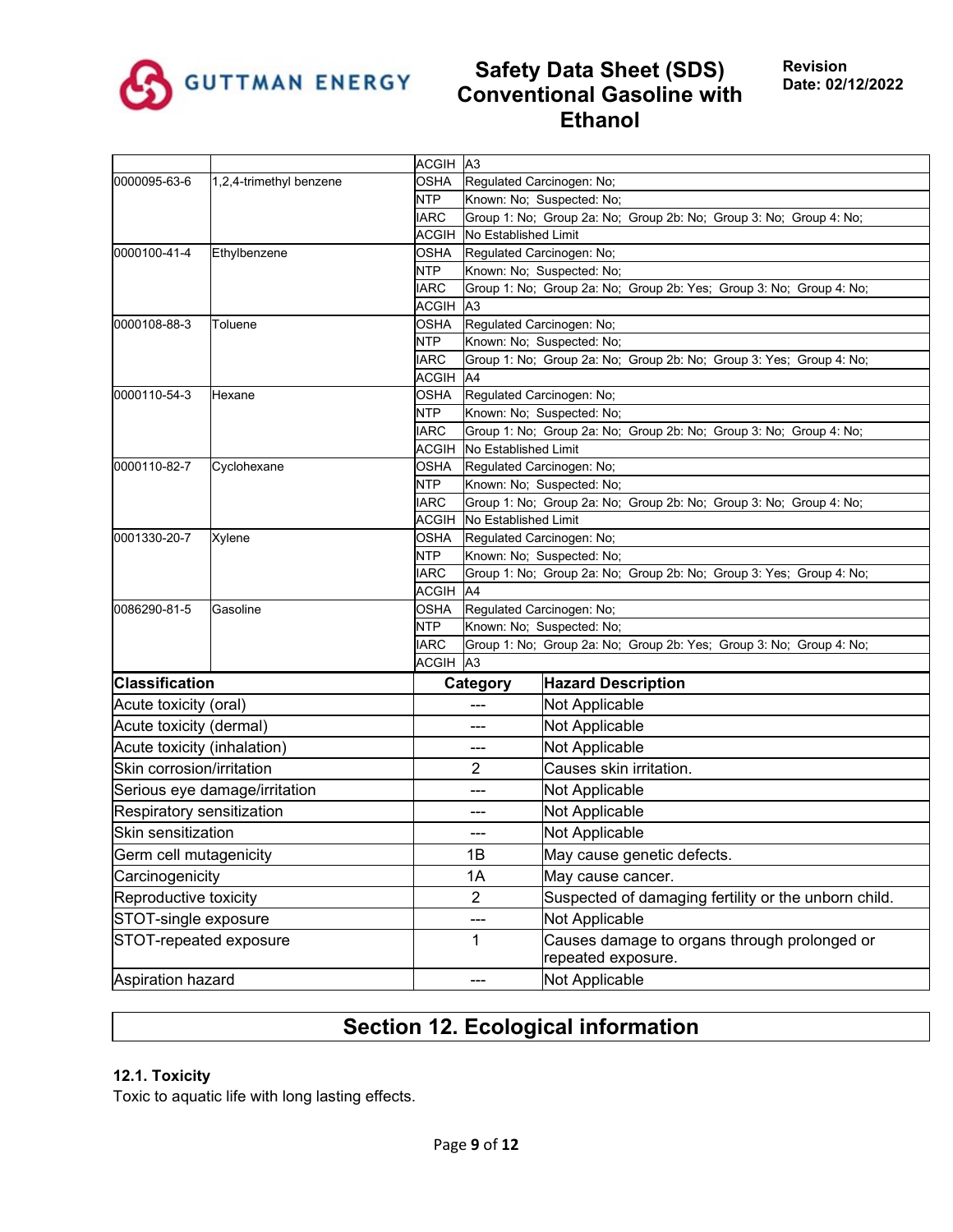

No additional information provided for this product. See Section 3 for chemical specific data. **Aquatic Ecotoxicity**

| Ingredient                             | 96 hr LC50 fish,<br>mq/l          | 48 hr EC50 crustacea,<br>mg/l | ErC50 algae,<br>mg/l                              |
|----------------------------------------|-----------------------------------|-------------------------------|---------------------------------------------------|
| Gasoline - (86290-81-5)                | Not Available                     | Not Available                 | Not Available                                     |
| Toluene - (108-88-3)                   | 5.50, Oncorhynchus<br>kisutch     | 3.78, Ceriodaphnia dubia      | 10.00 (72 hr), Skeletonema<br>costatum            |
| Xylene - (1330-20-7)                   | 3.30, Oncorhynchus<br>mykiss      | 8.50, Palaemonetes<br>pugio   | 100.00 (72 hr), Chlorococcales                    |
| Ethanol - (64-17-5)                    | 15,400.00, Lepomis<br>macrochirus | > 10,000, Daphnia<br>magna    | 17.921 (96 hr), Ulva pertusa                      |
| Benzene - (71-43-2)                    | 5.90, Oncorhynchus<br>mykiss      | 9.20, Daphnia magna           | 29.00 (72 hr), Pseudokirchneriella<br>subcapitata |
| Cyclohexane - (110-82-7)               | 4.53, Pimephales<br>promelas      | 2.40, Daphnia magna           | 3.40 (72 hr), Pseudokirchnerella<br>subcapitata   |
| $1,2,4$ -trimethyl benzene - (95-63-6) | 7.72, Pimephales<br>promelas      | 3.60, Daphnia magna           | $2.356$ (96 hr), Green algae                      |
| Naphthalene - (91-20-3)                | 0.99, Oncorhynchus<br>gorbuscha   | 1.60, Daphnia magna           | 68.21 (96 hr), Scenedesmus<br>subspicatus         |
| Ethylbenzene - (100-41-4)              | 4.20, Oncorhynchus<br>mykiss      | 2.93, Daphnia magna           | 3.60 (96 hr), Pseudokirchneriella<br>subcapitata  |
| Hexane - (110-54-3)                    | 12.51, Oncorhynchus<br>mykiss     | 21.85, Daphnia magna          | 9.285 (72 hr), Pseudokirchneriella<br>subcapitata |

## **12.2. Persistence and degradability**

There is no data available on the preparation itself. **12.3. Bioaccumulative potential** Not Measured **12.4. Mobility in soil** No data available. **12.5. Results of PBT and vPvB assessment** This product contains no PBT/vPvB chemicals. **12.6. Other adverse effects** No data available.

## **Section 13. Disposal considerations**

### **13.1. Waste treatment methods**

Observe all federal, state and local regulations when disposing of this substance.

## **Section 14. Transport information**

#### **DOT (Domestic Surface Transportation)**

**14.2. UN proper shipping name 14.3. Transport hazard class(es)**

**14.1. UN number** UN1203 UN1203 UN1203 UN1203, Gasoline includes gasoline Gasoline includes gasoline mixed with ethyl alcohol, 3, II **DOT Hazard Class:** 3 **Sub Class:** Not Applicable

**IMO / IMDG (Ocean Transportation)** mixed with ethyl alcohol **IMDG:** 3 **Sub Class:** Not Applicable

## **ICAO/IATA**

Gasoline includes gasoline mixed with ethyl alcohol **Air Class:** 3 **Sub Class:** Not Applicable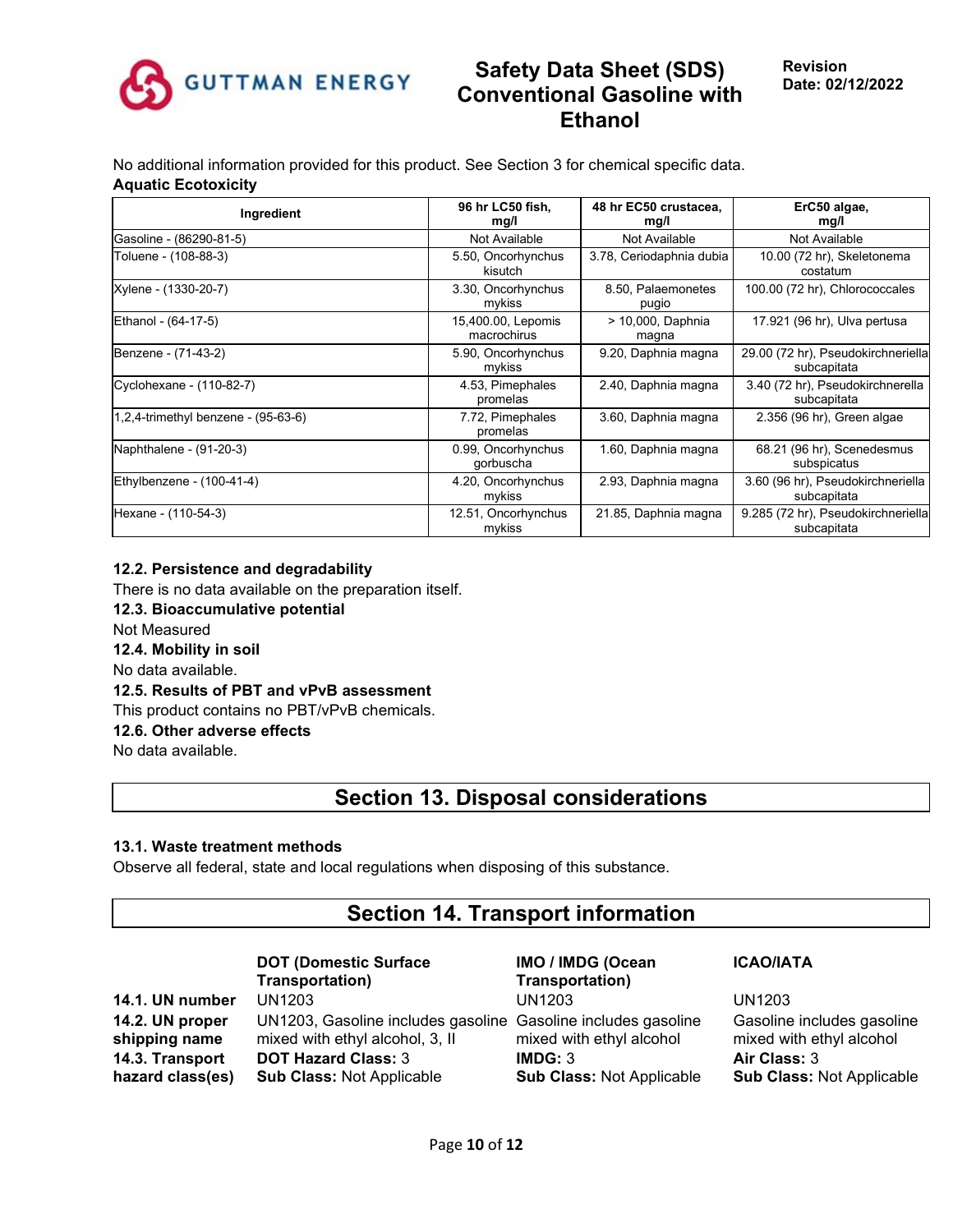

**14.4. Packing group** II II II **14.5. Environmental hazards IMDG** Marine Pollutant: Yes; (Benzene) **14.6. Special precautions for user** Not Applicable

# **Section 15. Regulatory information**

| <b>Regulatory Overview</b>                          | The regulatory data in Section 15 is not intended to be all-inclusive, only selected<br>regulations are represented.                                                                                                                                                                               |
|-----------------------------------------------------|----------------------------------------------------------------------------------------------------------------------------------------------------------------------------------------------------------------------------------------------------------------------------------------------------|
| <b>Toxic Substance</b><br><b>Control Act (TSCA)</b> | All components of this material are either listed or exempt from listing on the TSCA<br>Inventory.                                                                                                                                                                                                 |
|                                                     | Note: Ethanol (Ethyl alcohol) has been placed on the California Proposition 65 Cancer and Developmental Lists when                                                                                                                                                                                 |
| in alcoholic beverages.                             |                                                                                                                                                                                                                                                                                                    |
| <b>EPCRA 302 Extremely Hazardous:</b>               |                                                                                                                                                                                                                                                                                                    |
|                                                     | To the best of our knowledge, there are no chemicals at levels which require reporting under this statute.                                                                                                                                                                                         |
| <b>EPCRA 313 Toxic Chemicals:</b>                   |                                                                                                                                                                                                                                                                                                    |
| 1,2,4-trimethyl benzene                             |                                                                                                                                                                                                                                                                                                    |
| Benzene                                             |                                                                                                                                                                                                                                                                                                    |
| Cyclohexane                                         |                                                                                                                                                                                                                                                                                                    |
| Ethanol                                             |                                                                                                                                                                                                                                                                                                    |
| Ethylbenzene                                        |                                                                                                                                                                                                                                                                                                    |
| Hexane                                              |                                                                                                                                                                                                                                                                                                    |
| Naphthalene                                         |                                                                                                                                                                                                                                                                                                    |
| Toluene                                             |                                                                                                                                                                                                                                                                                                    |
| Xylene                                              |                                                                                                                                                                                                                                                                                                    |
| Proposition 65 - Carcinogens (>0.0%):               |                                                                                                                                                                                                                                                                                                    |
| Benzene                                             |                                                                                                                                                                                                                                                                                                    |
| Ethylbenzene                                        |                                                                                                                                                                                                                                                                                                    |
| Naphthalene                                         |                                                                                                                                                                                                                                                                                                    |
| Proposition 65 - Developmental Toxins (>0.0%):      |                                                                                                                                                                                                                                                                                                    |
| <b>Benzene</b>                                      |                                                                                                                                                                                                                                                                                                    |
| Toluene                                             |                                                                                                                                                                                                                                                                                                    |
|                                                     |                                                                                                                                                                                                                                                                                                    |
| Proposition 65 - Female Repro Toxins (>0.0%):       |                                                                                                                                                                                                                                                                                                    |
| Toluene                                             |                                                                                                                                                                                                                                                                                                    |
| Proposition 65 - Male Repro Toxins (>0.0%):         |                                                                                                                                                                                                                                                                                                    |
| Benzene                                             |                                                                                                                                                                                                                                                                                                    |
| Hexane                                              |                                                                                                                                                                                                                                                                                                    |
| <b>Proposition 65 Label Warning:</b>                |                                                                                                                                                                                                                                                                                                    |
|                                                     | WARNING: This product can expose you to chemicals including [Benzene, Ethylbenzene,<br>Naphthalene], which are known to the State of California to cause cancer, and [Benzene, Hexane,<br>Toluene ], which are known to the State of California to cause birth defects or other reproductive harm. |
|                                                     | For more information go to www.P65Warnings.ca.gov.                                                                                                                                                                                                                                                 |
|                                                     |                                                                                                                                                                                                                                                                                                    |
|                                                     |                                                                                                                                                                                                                                                                                                    |
|                                                     |                                                                                                                                                                                                                                                                                                    |
|                                                     |                                                                                                                                                                                                                                                                                                    |